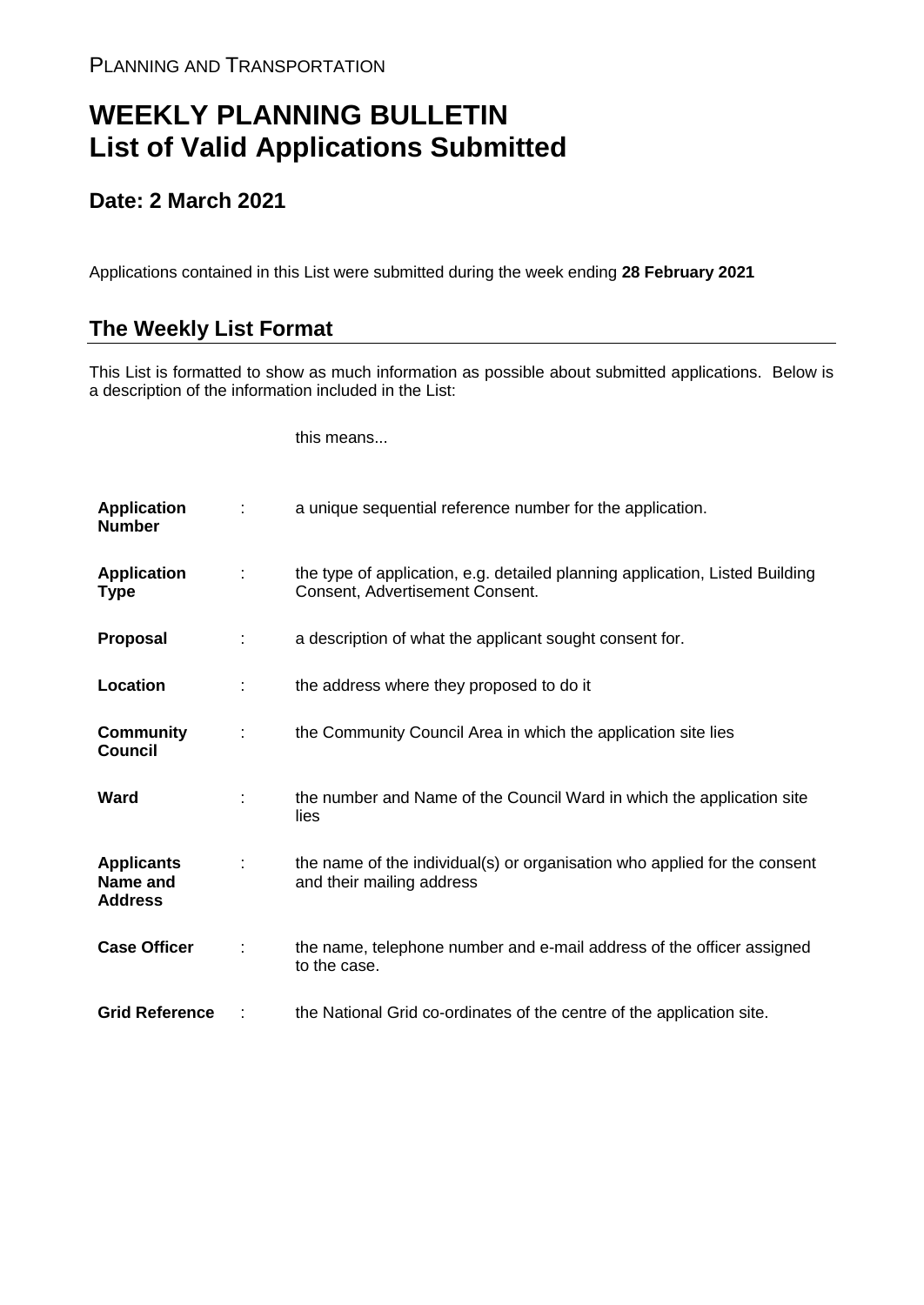| <b>Application No</b>                                                                                                                                                                        |   | $\therefore$ P/21/0025/FUL Earliest Date of                                                                                                                                                                                                                                                                                                                                                                                  | <b>Decision</b> |                        | 17 March 2021                                              |
|----------------------------------------------------------------------------------------------------------------------------------------------------------------------------------------------|---|------------------------------------------------------------------------------------------------------------------------------------------------------------------------------------------------------------------------------------------------------------------------------------------------------------------------------------------------------------------------------------------------------------------------------|-----------------|------------------------|------------------------------------------------------------|
| <b>Application Type</b><br><b>Proposal</b><br><b>Location</b><br><b>Community Council</b><br><b>Ward</b><br><b>Applicant</b><br><b>Agent</b><br><b>Case Officer</b><br><b>Grid Reference</b> |   | <b>Planning Permission</b><br><b>Erection of Dwellinghouse</b><br>Airlie House Carronvale Road Larbert FK5 3LG<br>: Larbert, Stenhousemuir and Torwood<br>05 - Bonnybridge and Larbert<br>Mr Graeme Fletcher<br>Base 3 Architecture + Design<br>John Baddeley 38 Carronvale Road Larbert FK5 3LG<br>Julie Seidel (Tel. 01324 504880)<br>e-mail: julie.seidel@falkirk.gov.uk<br>286325 682194<br>View the application details |                 | <b>Hierarchy Level</b> | Local                                                      |
| <b>Application No</b>                                                                                                                                                                        |   | : P/21/0050/FUL Earliest Date of                                                                                                                                                                                                                                                                                                                                                                                             | <b>Decision</b> |                        | 30 March 2021                                              |
| <b>Application Type</b><br><b>Proposal</b>                                                                                                                                                   |   | : Planning Permission<br>Alteration and Extension to 2 Dwellings to Form 4 Flatted<br><b>Dwellings</b>                                                                                                                                                                                                                                                                                                                       |                 | <b>Hierarchy Level</b> | Local                                                      |
| Location<br><b>Community Council</b><br>Ward<br><b>Applicant</b><br><b>Agent</b>                                                                                                             |   | 130 & 132 Grahams Road Falkirk FK2 7BZ<br>Grahamston, Middlefield and Westfield<br>06 - Falkirk North<br>Mr Alan Milliken<br><b>ILG Design</b>                                                                                                                                                                                                                                                                               |                 |                        | Jain Grant Suite 6 350 Main Street Camelon Falkirk FK1 4EG |
| <b>Case Officer</b>                                                                                                                                                                          |   | John Cooney (Tel. 01324 504705)<br>e-mail: john.cooney@falkirk.gov.uk                                                                                                                                                                                                                                                                                                                                                        |                 |                        |                                                            |
| <b>Grid Reference</b>                                                                                                                                                                        |   | 288817 680755<br><b>View the application details</b>                                                                                                                                                                                                                                                                                                                                                                         |                 |                        |                                                            |
| <b>Application No</b>                                                                                                                                                                        |   | : P/21/0058/FUL Earliest Date of                                                                                                                                                                                                                                                                                                                                                                                             | <b>Decision</b> |                        | 30 March 2021                                              |
| <b>Application Type</b><br><b>Proposal</b><br>Location                                                                                                                                       |   | <b>Planning Permission</b><br>Siting of Portable Container for Use as a Food Bank<br>Archibald Russell Centre Haypark Road Head Of Muir Denny<br>FK6 5JZ                                                                                                                                                                                                                                                                     |                 | <b>Hierarchy Level</b> | Local                                                      |
| <b>Community Council</b><br><b>Ward</b><br><b>Applicant</b><br><b>Agent</b>                                                                                                                  | ÷ | <b>Denny and District</b><br>03 - Denny and Banknock<br>Dennyloanhead Community Hall Ltd<br><b>Arka Architects</b><br>FK11PU                                                                                                                                                                                                                                                                                                 |                 |                        | FAO Amy McEwan The Loft The Tattie Kirk Cow Wynd Falkirk   |
| <b>Case Officer</b>                                                                                                                                                                          |   | : Brent Vivian (Tel. 01324 504935)<br>e-mail: brent.vivian@falkirk.gov.uk                                                                                                                                                                                                                                                                                                                                                    |                 |                        |                                                            |
| <b>Grid Reference</b>                                                                                                                                                                        |   | 281076 680809<br><b>View the application details</b>                                                                                                                                                                                                                                                                                                                                                                         |                 |                        |                                                            |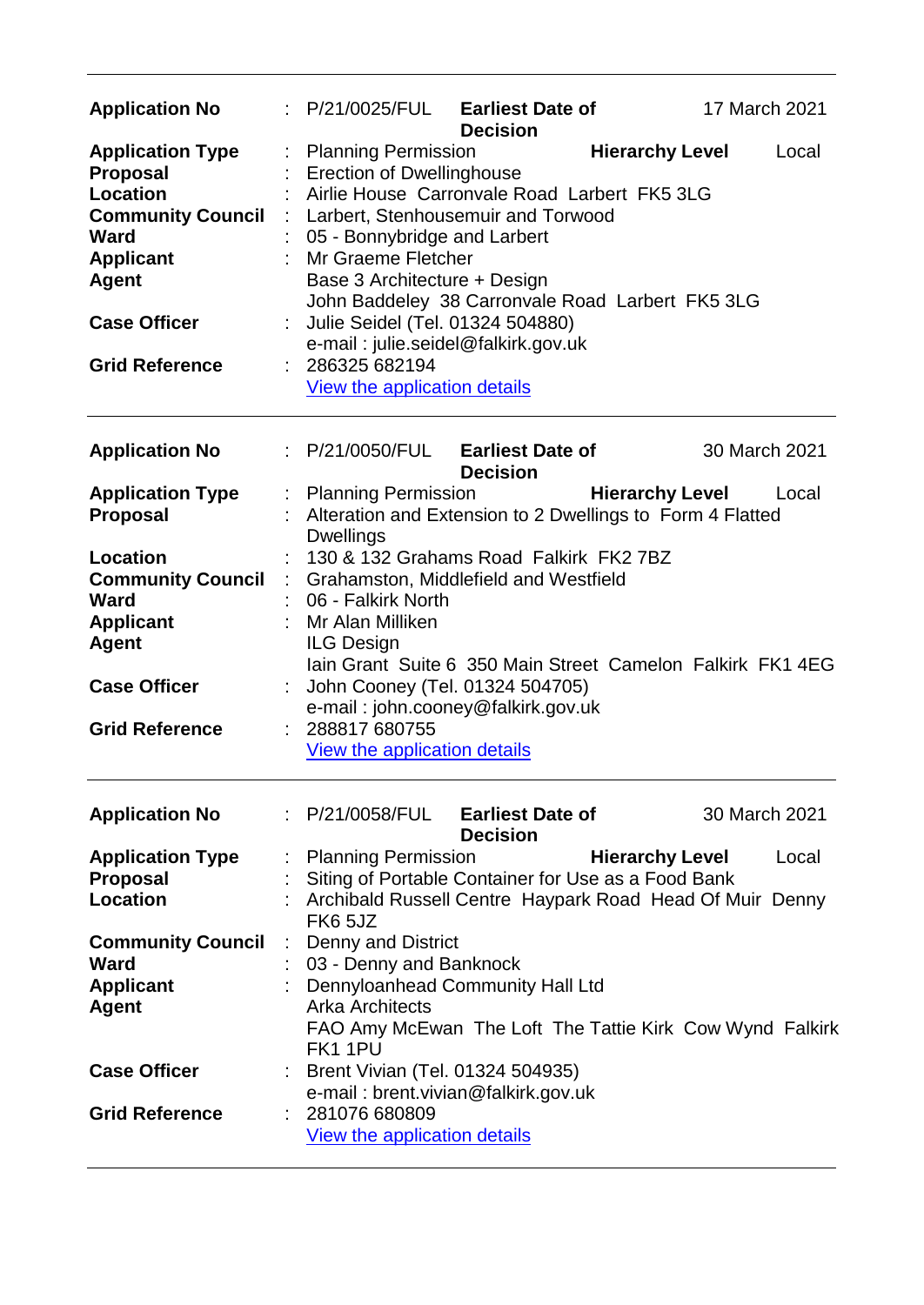| <b>Application No</b>                                                                          |    | : P/21/0063/FUL                                                                                                                                                               | <b>Earliest Date of</b><br><b>Decision</b> |                        | 26 March 2021    |                          |
|------------------------------------------------------------------------------------------------|----|-------------------------------------------------------------------------------------------------------------------------------------------------------------------------------|--------------------------------------------|------------------------|------------------|--------------------------|
| <b>Application Type</b><br><b>Proposal</b>                                                     |    | <b>Planning Permission</b><br>Alterations to Dwellinghouse (Enlarge Window Opening, Replace<br>1 Window and Install 2 Roof Lights)                                            |                                            | <b>Hierarchy Level</b> |                  | Local                    |
| <b>Location</b><br><b>Community Council</b><br><b>Ward</b><br><b>Applicant</b><br><b>Agent</b> |    | Wawona 8 Kelty Avenue Bo'ness EH51 9EJ<br>Bo'ness<br>01 - Bo'ness and Blackness<br>: Ms Carol Pollard<br>Dawn Crawford<br>Aberlyn House Charlestown Dunfermline Fife KY11 3DP |                                            |                        |                  |                          |
| <b>Case Officer</b>                                                                            |    | Kevin Brown (Tel. 01324 504701)<br>e-mail: kevin.brown@falkirk.gov.uk                                                                                                         |                                            |                        |                  |                          |
| <b>Grid Reference</b>                                                                          |    | 300339 681263<br>View the application details                                                                                                                                 |                                            |                        |                  |                          |
| <b>Application No</b>                                                                          |    | : P/21/0070/CPL                                                                                                                                                               | <b>Earliest Date of</b><br><b>Decision</b> |                        | 24 February 2021 |                          |
| <b>Application Type</b>                                                                        |    | Certificate of Lawful Use -<br>Proposed                                                                                                                                       |                                            | <b>Hierarchy Level</b> |                  | <b>Not</b><br>Applicable |
| <b>Proposal</b>                                                                                |    | <b>Extension to Dwellinghouse</b>                                                                                                                                             |                                            |                        |                  |                          |
| <b>Location</b>                                                                                |    | 10 Longdales Road Falkirk FK2 7EQ                                                                                                                                             |                                            |                        |                  |                          |
| <b>Community Council</b>                                                                       |    | Langlees, Bainsford and New Carron                                                                                                                                            |                                            |                        |                  |                          |
|                                                                                                |    |                                                                                                                                                                               |                                            |                        |                  |                          |
| <b>Ward</b>                                                                                    |    | 06 - Falkirk North                                                                                                                                                            |                                            |                        |                  |                          |
| <b>Applicant</b>                                                                               |    | Mr Philip Notarangelo                                                                                                                                                         |                                            |                        |                  |                          |
| <b>Agent</b>                                                                                   |    | <b>Architectural Drawing Services</b>                                                                                                                                         |                                            |                        |                  |                          |
|                                                                                                |    | FAO Andrew Peebles 32 Moss Road Tillicoultry FK13 6NS                                                                                                                         |                                            |                        |                  |                          |
| <b>Case Officer</b>                                                                            |    | Stewart Robson (Tel. 01324 504720)                                                                                                                                            |                                            |                        |                  |                          |
|                                                                                                |    | e-mail: stewart.robson@falkirk.gov.uk                                                                                                                                         |                                            |                        |                  |                          |
| <b>Grid Reference</b>                                                                          |    | 288240 681532                                                                                                                                                                 |                                            |                        |                  |                          |
|                                                                                                |    | <b>View the application details</b>                                                                                                                                           |                                            |                        |                  |                          |
| <b>Application No</b>                                                                          |    | : P/21/0075/FUL                                                                                                                                                               | <b>Earliest Date of</b><br><b>Decision</b> |                        | 23 February 2021 |                          |
| <b>Application Type</b>                                                                        |    | <b>Planning Permission</b>                                                                                                                                                    |                                            | <b>Hierarchy Level</b> |                  | Local                    |
| <b>Proposal</b>                                                                                |    | <b>Extension to Dwellinghouse</b>                                                                                                                                             |                                            |                        |                  |                          |
| Location                                                                                       |    | 32 Sunnyside Avenue Brightons Falkirk FK2 0GE                                                                                                                                 |                                            |                        |                  |                          |
| <b>Community Council</b>                                                                       |    | Reddingmuirhead and Wallacestone                                                                                                                                              |                                            |                        |                  |                          |
| <b>Ward</b>                                                                                    |    | 09 - Upper Braes                                                                                                                                                              |                                            |                        |                  |                          |
|                                                                                                |    |                                                                                                                                                                               |                                            |                        |                  |                          |
| <b>Applicant</b>                                                                               |    | Mr & Mrs Graham Lillie                                                                                                                                                        |                                            |                        |                  |                          |
| <b>Agent</b>                                                                                   |    | <b>AGL Architect Ltd</b><br>Alexander Lees 32 Carseview Bannockburn Stirling                                                                                                  |                                            |                        |                  |                          |
|                                                                                                |    | Stirlingshire FK78LQ                                                                                                                                                          |                                            |                        |                  |                          |
| <b>Case Officer</b>                                                                            |    | Stewart Robson (Tel. 01324 504720)                                                                                                                                            |                                            |                        |                  |                          |
|                                                                                                |    | e-mail: stewart.robson@falkirk.gov.uk                                                                                                                                         |                                            |                        |                  |                          |
| <b>Grid Reference</b>                                                                          | ÷. | 292485 677504                                                                                                                                                                 |                                            |                        |                  |                          |
|                                                                                                |    | View the application details                                                                                                                                                  |                                            |                        |                  |                          |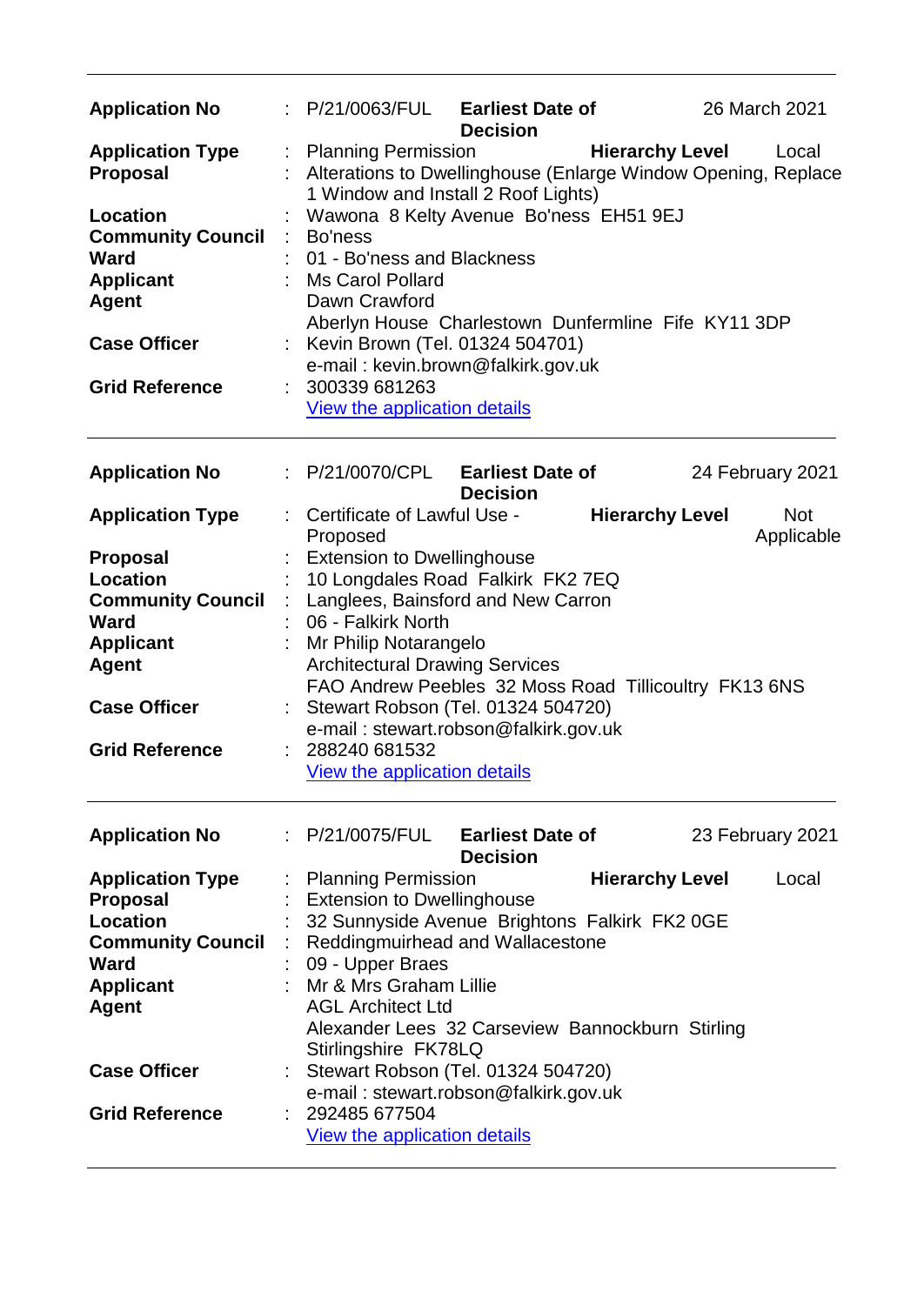| <b>Application No</b>                                                                                                                                                                        | P/21/0080/FUL                                                                                                                                                                                                                                                                                                                                                                                                | <b>Earliest Date of</b><br><b>Decision</b> |                        | 8 April 2021     |
|----------------------------------------------------------------------------------------------------------------------------------------------------------------------------------------------|--------------------------------------------------------------------------------------------------------------------------------------------------------------------------------------------------------------------------------------------------------------------------------------------------------------------------------------------------------------------------------------------------------------|--------------------------------------------|------------------------|------------------|
| <b>Application Type</b><br><b>Proposal</b>                                                                                                                                                   | <b>Planning Permission</b><br>Change of Use of Outbuilding to Form Dwellinghouse and<br>Erection of a Garage and Store                                                                                                                                                                                                                                                                                       |                                            | <b>Hierarchy Level</b> | Local            |
| <b>Location</b><br><b>Community Council</b><br><b>Ward</b><br><b>Applicant</b><br><b>Agent</b>                                                                                               | Lin Mill Main Street Avonbridge Falkirk FK1 2NN<br>Avonbridge and Standburn<br>09 - Upper Braes<br><b>Mr Blair Martin</b><br><b>Arka Architects</b><br>Amy McEwan The Loft The Tattie Kirk Cow Wynd Falkirk FK1<br>1PU                                                                                                                                                                                       |                                            |                        |                  |
| <b>Case Officer</b><br><b>Grid Reference</b>                                                                                                                                                 | John Cooney (Tel. 01324 504705)<br>e-mail: john.cooney@falkirk.gov.uk<br>291181 672271                                                                                                                                                                                                                                                                                                                       |                                            |                        |                  |
|                                                                                                                                                                                              | View the application details                                                                                                                                                                                                                                                                                                                                                                                 |                                            |                        |                  |
| <b>Application No</b>                                                                                                                                                                        | P/21/0087/FUL                                                                                                                                                                                                                                                                                                                                                                                                | <b>Earliest Date of</b><br><b>Decision</b> |                        | 26 February 2021 |
| <b>Application Type</b><br><b>Proposal</b><br><b>Location</b><br><b>Community Council</b><br><b>Ward</b><br><b>Applicant</b><br><b>Agent</b><br><b>Case Officer</b><br><b>Grid Reference</b> | <b>Planning Permission</b><br><b>Extension to Dwellinghouse</b><br>44 Tweed Street Grangemouth FK3 8HA<br><b>Grangemouth Community Council</b><br>02 - Grangemouth<br>Mr G Gormley<br><b>Architectural Design Services</b><br>Bill Crawford 3 Ritchie Place Bo'ness EH51 9TU<br>Stewart Robson (Tel. 01324 504720)<br>e-mail: stewart.robson@falkirk.gov.uk<br>291368 682219<br>View the application details |                                            | <b>Hierarchy Level</b> | Local            |
| <b>Application No</b>                                                                                                                                                                        | P/21/0089/FUL                                                                                                                                                                                                                                                                                                                                                                                                | <b>Earliest Date of</b><br><b>Decision</b> |                        | 26 February 2021 |
| <b>Application Type</b><br><b>Proposal</b><br><b>Location</b><br><b>Community Council</b><br><b>Ward</b><br><b>Applicant</b><br><b>Agent</b>                                                 | <b>Planning Permission</b><br><b>Extension to Dwellinghouse</b><br>29 Henryson Crescent Larbert FK5 4GH<br>Larbert, Stenhousemuir and Torwood<br>05 - Bonnybridge and Larbert<br>Mr David Taylor                                                                                                                                                                                                             |                                            | <b>Hierarchy Level</b> | Local            |
| <b>Case Officer</b><br><b>Grid Reference</b>                                                                                                                                                 | Stewart Robson (Tel. 01324 504720)<br>e-mail: stewart.robson@falkirk.gov.uk<br>285990 682915<br><b>View the application details</b>                                                                                                                                                                                                                                                                          |                                            |                        |                  |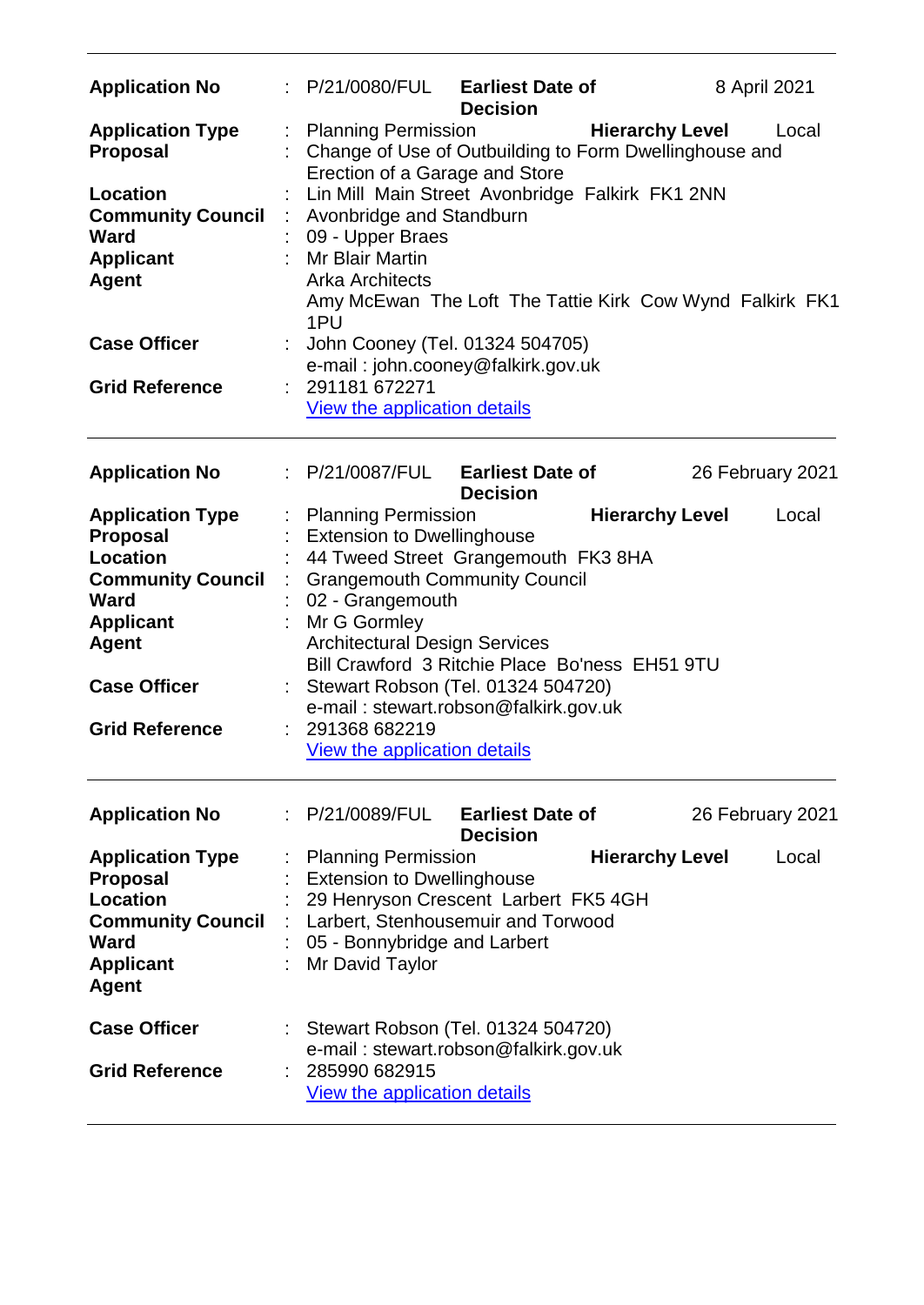| <b>Application No</b>                                                                                                                                                                        |   | P/21/0092/FUL                                                                                                                                                                                                                                                                                                                                                                                                | <b>Earliest Date of</b><br><b>Decision</b> |                        | 30 March 2021 |  |  |
|----------------------------------------------------------------------------------------------------------------------------------------------------------------------------------------------|---|--------------------------------------------------------------------------------------------------------------------------------------------------------------------------------------------------------------------------------------------------------------------------------------------------------------------------------------------------------------------------------------------------------------|--------------------------------------------|------------------------|---------------|--|--|
| <b>Application Type</b><br><b>Proposal</b><br><b>Location</b><br><b>Community Council</b><br><b>Ward</b><br><b>Applicant</b><br><b>Agent</b><br><b>Case Officer</b><br><b>Grid Reference</b> | ÷ | <b>Planning Permission</b><br><b>Hierarchy Level</b><br>Local<br><b>Extension to Dwellinghouse</b><br>25 Cotland Drive Falkirk FK2 7GN<br>No Community Council<br>06 - Falkirk North<br>Mr Josh McGrandles<br>FK1 Design Ltd<br>Barry Sturrock Aretlea 233 Grahamsdyke Street Laurieston<br>Scotland FK2 9NA<br>Stewart Robson (Tel. 01324 504720)<br>e-mail: stewart.robson@falkirk.gov.uk<br>287400 681472 |                                            |                        |               |  |  |
|                                                                                                                                                                                              |   | View the application details                                                                                                                                                                                                                                                                                                                                                                                 |                                            |                        |               |  |  |
| <b>Application No</b>                                                                                                                                                                        |   | : P/21/0094/FUL                                                                                                                                                                                                                                                                                                                                                                                              | <b>Earliest Date of</b><br><b>Decision</b> |                        | 30 March 2021 |  |  |
| <b>Application Type</b><br><b>Proposal</b>                                                                                                                                                   |   | : Planning Permission<br>Extension to Dwellinghouse, Installation of Raised Decking and<br><b>Erection of Outbuilding</b>                                                                                                                                                                                                                                                                                    |                                            | <b>Hierarchy Level</b> | Local         |  |  |
| Location<br><b>Community Council</b><br><b>Ward</b><br><b>Applicant</b><br><b>Agent</b>                                                                                                      |   | 18 Taymouth Road Polmont Falkirk FK2 0PG<br>Polmont<br>08 - Lower Braes<br><b>Mr Walter Scott</b><br>FK1 Design Ltd<br>Barry Sturrock Aretlea 233 Grahamsdyke Street Laurieston                                                                                                                                                                                                                              |                                            |                        |               |  |  |
| <b>Case Officer</b>                                                                                                                                                                          |   | FK <sub>2</sub> 9NA<br>John Cooney (Tel. 01324 504705)<br>e-mail: john.cooney@falkirk.gov.uk                                                                                                                                                                                                                                                                                                                 |                                            |                        |               |  |  |
| <b>Grid Reference</b>                                                                                                                                                                        |   | 294173 678311<br><b>View the application details</b>                                                                                                                                                                                                                                                                                                                                                         |                                            |                        |               |  |  |
| <b>Application No</b>                                                                                                                                                                        |   | : P/21/0095/FUL                                                                                                                                                                                                                                                                                                                                                                                              | <b>Earliest Date of</b><br><b>Decision</b> |                        | 30 March 2021 |  |  |
| <b>Application Type</b><br>Proposal<br><b>Location</b>                                                                                                                                       |   | <b>Planning Permission</b><br><b>Extension and Alterations to Dwellinghouse</b><br>1 Agricultural Holding Glasgow Road Longcroft Bonnybridge<br><b>FK4 1QN</b>                                                                                                                                                                                                                                               |                                            | <b>Hierarchy Level</b> | Local         |  |  |
| <b>Community Council</b><br>Ward<br><b>Applicant</b><br><b>Agent</b>                                                                                                                         | ÷ | Banknock, Haggs and Longcroft<br>03 - Denny and Banknock<br>Mrs Ann Kilpatrick<br>FK1 Design Ltd<br>Barry Sturrock Aretlea 233 Grahamsdyke Street Laurieston<br>Scotland FK2 9NA                                                                                                                                                                                                                             |                                            |                        |               |  |  |
| <b>Case Officer</b>                                                                                                                                                                          |   | Stewart Robson (Tel. 01324 504720)                                                                                                                                                                                                                                                                                                                                                                           |                                            |                        |               |  |  |
| <b>Grid Reference</b>                                                                                                                                                                        |   | e-mail: stewart.robson@falkirk.gov.uk<br>280131 679485<br><b>View the application details</b>                                                                                                                                                                                                                                                                                                                |                                            |                        |               |  |  |